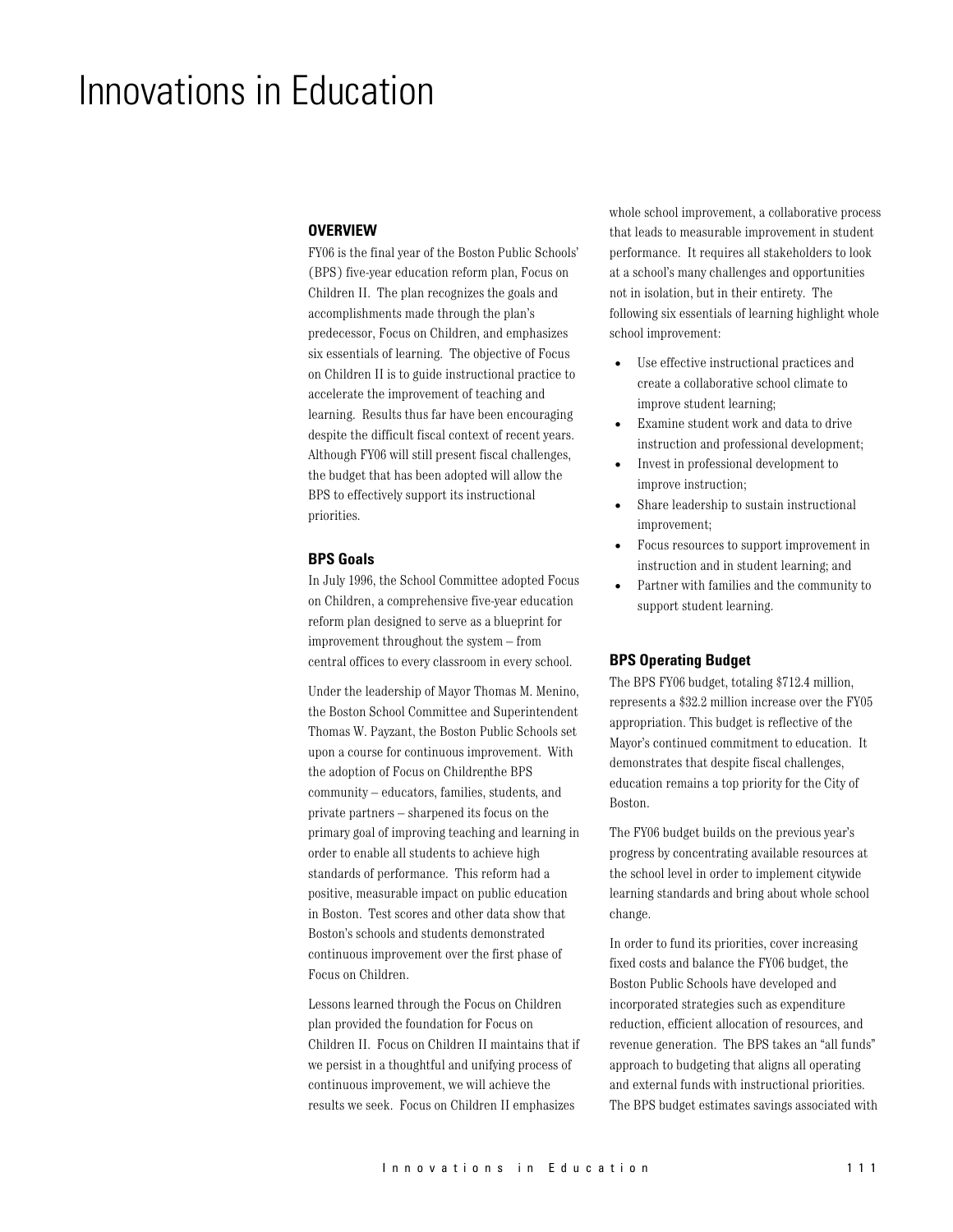

**Cumulative School Enrollment Growth vs. Cumulative School Expenditure Growth** FY95-FY06 Adjusted to FY94 dollars



vacant budgeted positions and lower unemployment costs as the workforce stabilizes. Special Education "circuit breaker" funding has covered extraordinary costs associated with serving students with disabilities. The BPS has also streamlined its central operations and instituted multi-year "phase-in" periods for new teaching and learning initiatives in order to achieve cost savings.

Despite continuing pressures resulting from increases in health insurance and collective bargaining costs, the FY06 budget supports a number of critical priorities and achieves several important goals:

- Restoration of some of the reductions schools  $\bullet$ have faced over the past two years (1% of each school's budget allocation).
- Expansion of full-day Kindergarten 1  $\bullet$ programs for four-year-olds. This budget provides funding to support the opening of over 450 Kindergarten 1 seats and represents the first phase of a multi-year strategy that will guarantee a placement for all four-yearolds in the City of Boston.
- Reorganization of two more comprehensive high schools into several small autonomous learning communities. The FY06 budget provides financial support to restructure West Roxbury High School and Hyde Park High School into small schools.
- Funding of a multi-faceted strategy to address and close the "Achievement Gap." The BPS has made a strong commitment to eliminate the differences in academic achievement that exist between various student groups.
- Supplemental resources for schools in which student performance indicates a need for additional assistance. This budget continues to support low-performing schools and provides funding to address the most critical needs based on individual school assessment.
- Expanded capacity to engage families and community in support of student achievement.
- Continuing support for the Summer  $\bullet$ Transition Program for grade 3 and grades 6-9 that had been threatened due to reductions in state grants.
- Address critical support infrastructure issues. Initiatives include an upgrade of Human Resources software and a reassessment of technology needs, including a plan to replace obsolete computer equipment.
- Continued resources for sustaining Math and Literacy Instructional Coaching.
- Maintaining reductions in class size that the BPS has implemented over the past several years.
- Adequate funding for anticipated increases in health insurance and other inflationary costs.

# **BPS STUDENTS**

## **Student Enrollment**

Student enrollment is the key driver of the BPS budget. Allocations of resources at the school level are determined by the projected enrollment at each school for the next school year. These projections are distributed across all of the programs offered, across all grades, and at every school. As of December 2004, the BPS had 58,238 students enrolled. This represents a decrease of 1,926 students from the 60,164 students enrolled in December 2003. FY05's actual December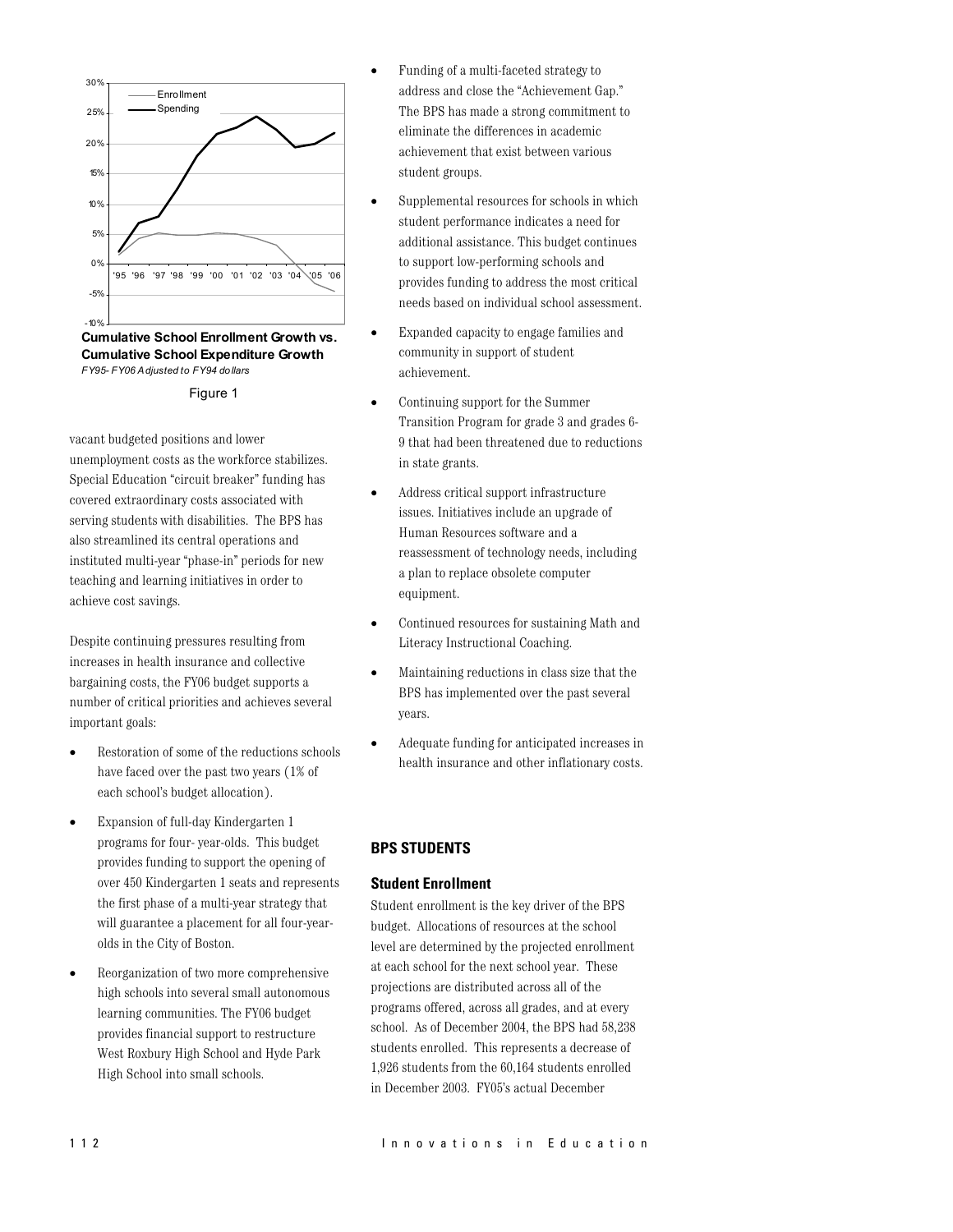enrollment represents a decrease of about 3.35% since FY94, or  $1,952$  students. (Figure 1.)

The enrollment projection of 57,420 students in FY06 anticipates an approximately 1.1% decrease in the number of regular education students from the December 2004 actual enrollment numbers. Special education enrollment is expected to show a slight decrease from the December 2004 actual enrollment numbers. Bilingual education/Sheltered English Instruction (SEI) enrollment is projected to decrease by almost 5% from the December 2004 level. Currently, 80.1% of students are in regular education programs (including vocational and advanced work, and  $502.1, 502.2,$  and  $502.3$  prototype mainstream special education), 9.38% are in bilingual education, and 10.53% are in substantially separate special education programs (502.4) prototype).

The implementation of Massachusetts' Ballot Question 2 has led to a decrease in the number of students enrolled in bilingual and Sheltered English Instruction (SEI) programs. In the initial transition to SEI programs, more than 2,000 formerly bilingual education students were mainstreamed into the regular education setting.

The BPS student population is ethnically diverse. FY05 enrollment was 46% African-American, 31% Hispanic American, 14% Caucasian, 9% Asian American, and 0.2% Native-American.

The BPS seeks to ensure equal educational opportunities and prevent discrimination and inequalities based on racial, ethnic, socioeconomic status, gender, sexual orientation, or any other reasons.

## **PROGRAMS AND SERVICES**

#### **Regular Education**

Regular education is comprised of grades 1 through 12, kindergarten, and early learning opportunities. The programs offered range from early learning and early education centers to high school programs, from classical education to technology, and from advanced work classes to remedial and alternative education programs. Regular education students are often integrated with bilingual and special education students. In addition, adult basic education and evening high

school programs are available for Boston's adult population.

#### **English Language Learners**

In September 2002, the School Committee approved the Policy for English Language Learners (ELLs). This policy remains in place with modifications that take into consideration the legal requirements of Question 2. Question 2 mandates that, with limited exceptions, all public school children in Massachusetts must be taught all subjects in English. In November 2002, the BPS presented the first phase in the implementation of Question 2 to principals, headmasters, and administrators. The phase-in process continues in areas such as definition of programs, waiver process, student and teacher assignment, and professional development.

The Office of Language Learning and Support Services (OLLSS) has redefined its mission to achieve a balance between focusing more deeply and systematically on the academic achievement of English Language Learners and monitoring compliance with Question 2. OLLSS is a projectbased organization designed specifically to execute all aspects of Question 2 from research to implementation.

A team-based approach to program improvement has meant increased efficiency in the implementation of the BPS Policy for English Language Learners in the context of Question 2 and the No Child Left Behind Act (NCLB). During the 200-2006 school year, OLLSS will work towards:

- The definition and implementation of a waiver application process to ensure that parents and children are well informed of program options to meet ELLs' needs.
- $\bullet$  Continued implementation of a multi-year professional development plan focused on enhancing instructional practices in schools through collaborative coaching and learning protocols.
- $\bullet$  Continued emphasis on diagnostic and prescriptive assessment of ELLs to inform instruction and intervention.
- Identification and purchase of appropriate materials, texts, and visual aids for Sheltered English Instruction.
- Providing information to families and other stakeholders regarding the restructuring of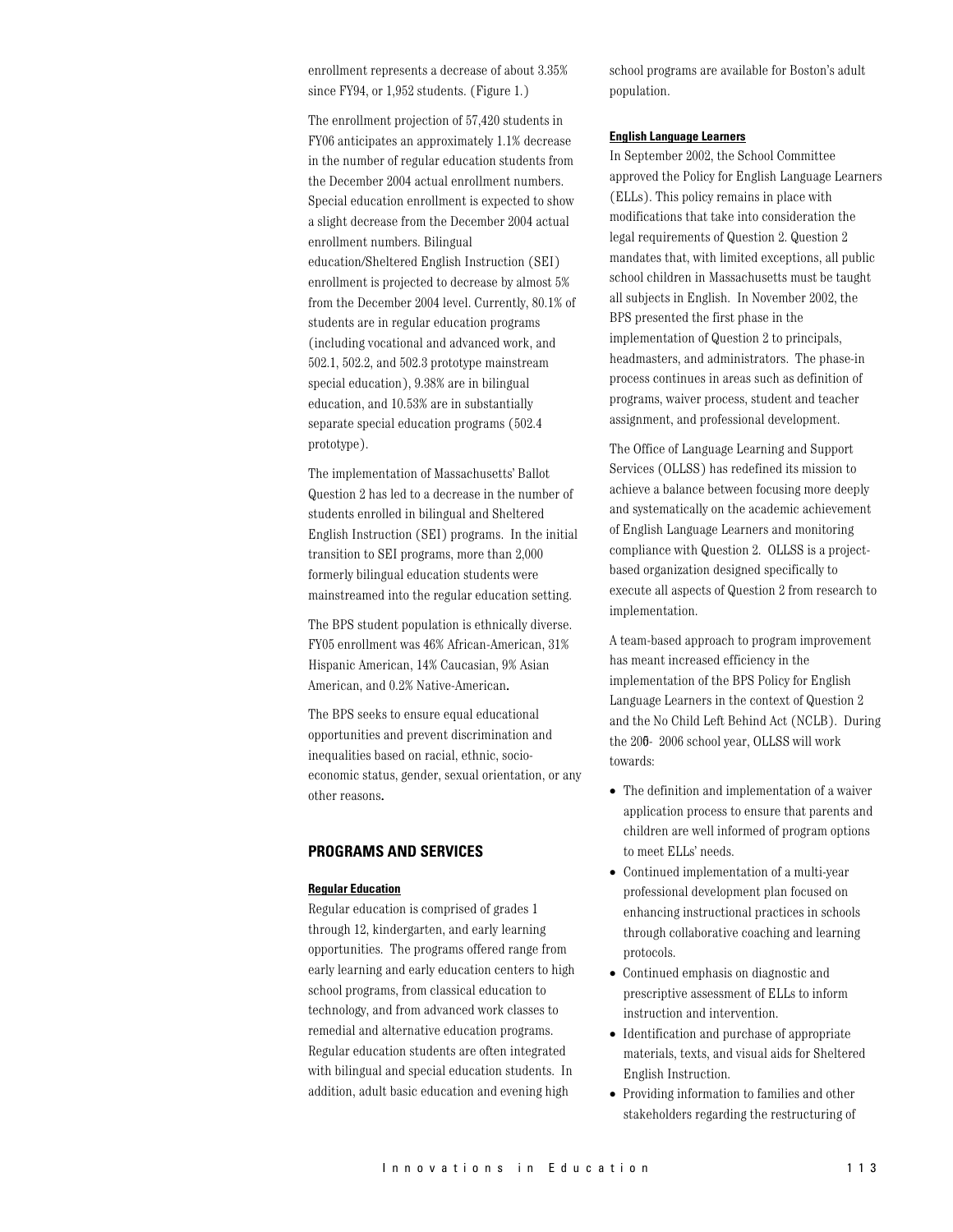programs for ELLs, the location of the instructional programs, and the availability of resources to engage families and the community at large.

#### **Special Education**

The BPS provides special education services in both public schools and special education private schoolsto approximately 12,174 students. All special education services are provided in accordance with the Individuals with Disabilities Education Act (IDEA), Massachusetts State Regulations (CMR 28), Boston School Committee policies, and court orders. Special Education teachers work with students with disabilities to meet the goals and objectives specified in their Individualized Educational Plans (IEPs). In addition to BPS teachers, speech and language pathologists, occupational therapists, adaptive physical education teachers, and other specialists provide services as determined through the IEP process. To ensure equal access to all curricula in regular education, all teaching and learning experiences within the special education arena are closely aligned with the Citywide Learning Standards (CLS) and Curriculum Frameworks.

In November 1998, the BPS Accountability Standards for Least Restrictive Environment (LRE) Mandate was first issued. The 2003 report shows clear progress in the area of referrals to special education as well as out-of-district placements. Currently, approximately 19.5% of BPS students have Individualized Educational Plans. This figure includes all students who receive some form of special education service. The Massachusetts state average is 15.6%. Though considerable progress has been made in the area of referrals to special education as well as a reduction in the number of new students placed in out-of-district placements, the number of students placed in substantially separate settings (502.4) prototype students) requires continued attention.

#### **Support Services**

Students in all programs take advantage of a wide range of support services in the schools. School medical services, psychological services, guidance services, and other support services are offered across all grade levels. Prudent deployment of this student support is designed to improve the system's capacity to address the students' changing needs. In addition, collaborative arrangements with human services and community agencies supplement the support services offered to students and their families.

## **ALTERNATIVE SCHOOL DESIGNS**

#### **Pilot Schools**

Pilot schools are schools exempt from union contract and school committee rules and regulations that can serve as "laboratories" to test innovative educational ideas. These ideas can later be shared with the entire BPS community. Pilot school students' test scores on national and state tests have shown consistent improvement. Recent reports by the Center for Collaborative Education have suggested that the flexibility pilot schools have been given with regard to budget, staffing, and scheduling appears to have a positive impact on instruction, the educational environment, post-secondary outcomes, and most importantly, student achievement.

In Boston, a total of seventeen pilot schools have been approved for FY06, with seats for almost 5,500 students in grades K-12. These pilot schools, developed through the BPS/Boston Teachers Union (BTU) collective bargaining contract, have been established through a Request for Proposals process. The budget for each pilot school is based on the average per-pupil grade-level cost. The perpupil cost allocated to each pilot school includes all instructional, administrative, and support service costs excluding private placement students. The per-pupil cost of pilot school students is part of the BPS operating budget.

Boston currently has the following pilot schools: Fenway Pilot High School; Young Achievers Science and Mathematics Pilot School; Lyndon Pilot School; Greater Egleston Community High Pilot School; the Mission Hill Pilot School; Harbor Pilot School; New Mission High; Boston Arts Academy Pilot School; Quincy Upper Pilot School; Tech Boston Academy; Boston Community Leadership Academy; Orchard Gardens; New Boston Pilot Middle School; Another Course to College; Lee Academy; Mason Elementary School; and the North Zone Early Learning Center.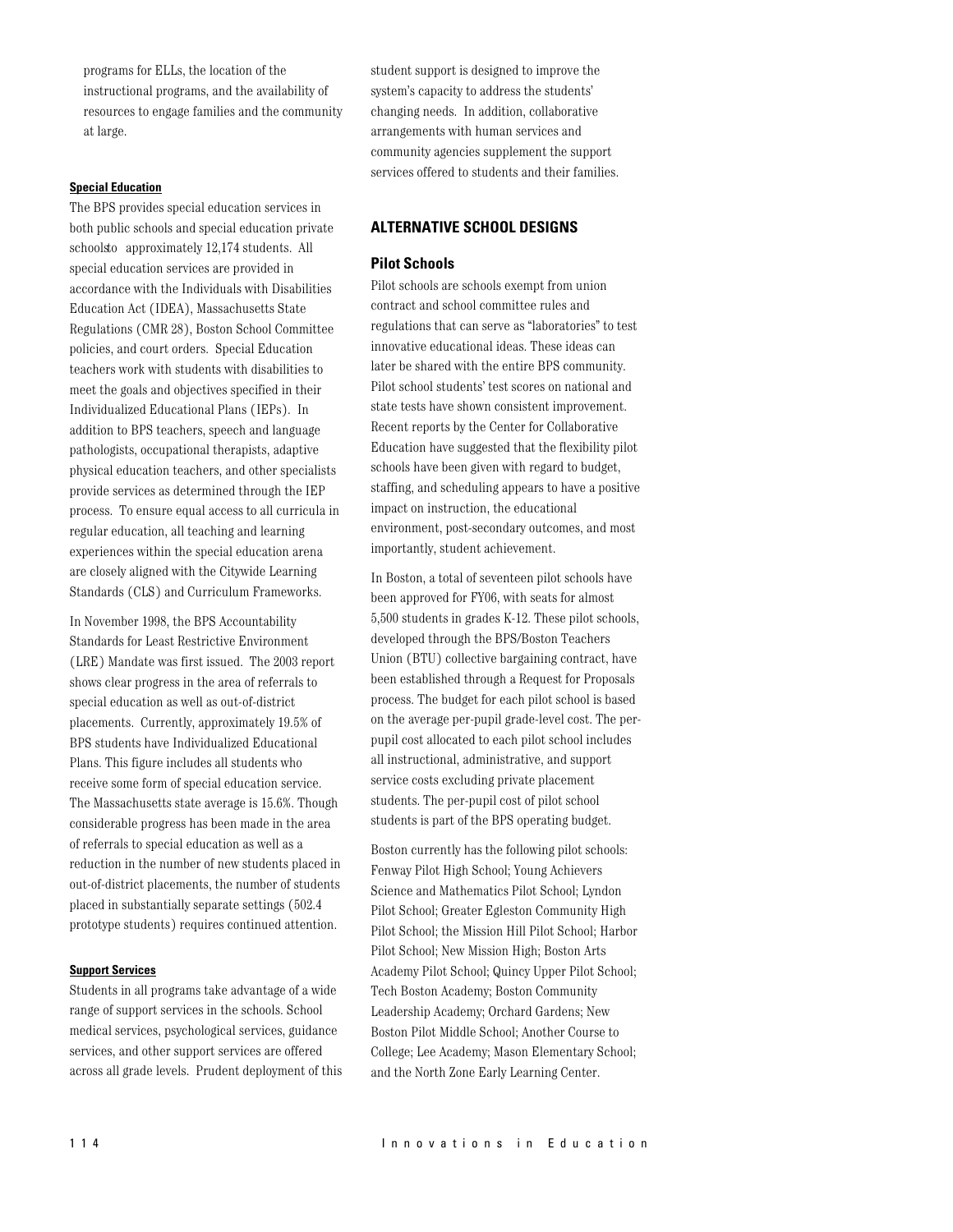#### **Horace Mann Charter Schools**

A Horace Mann charter school represents all or part of a public school operated under a charter approved by the local school committee and local bargaining agent and granted by the state Board of Education. A charter is granted for five years and is renewable. Charter schools must comply with state regulations on testing and assessments, and must measure their progress against the goals specified in their charter and produce a formal annual report. In addition, there are site visits to assess each charter school's progress.

Two schools originally founded as pilot schools were designated as Horace Mann charter schools by the Board of Education in 1999. These two schools, the Health Careers Academy and the Boston Evening Academy, are projected to serve 535 students in FY06.

Horace Mann charter schools submit a budget request to the Superintendent and School Committee each year. The cost of Horace Mann charter schools is included in the BPS Operating Budget. A Horace Mann charter school shall not receive less than it would under the school district's budgetary allocation rules.

#### **Commonwealth Charter Schools**

Commonwealth charter schools differ from pilot schools and Horace Mann charter schools in that the granting of their charters does not require the approval of the school committees or school unions and they do not submit an annual budget request to the school committees. In accordance with the Education Reform Act of 1993, Commonwealth charter schools are public schools established by charters granted by the Board of Education independent of local school committees.

The sending district of the student attending the Commonwealth charter school bears the cost of their education. Tuition costs for charter school students who live in Boston are paid by the City of Boston through a state assessment separate from the BPS Operating Budget.

In FY05, 4,434 Boston students attended twentyone Commonwealth charter schools. The following sixteen are located in the City of Boston: Academy of the Pacific Rim Charter School, Boston Collegiate Charter School (formerly South Boston Harbor Academy), Boston Preparatory Charter

School, Boston Renaissance Charter School, City on a Hill Charter School, Codman Academy Charter School, Conservatory Lab Charter School, Edward Brooke Charter School, Excel Academy Charter School, Frederick Douglass Charter School, Media & Technology Charter School, Neighborhood House Charter School, Roxbury Charter High School, Roxbury Preparatory Charter School, Smith Academy Charter School and the Uphams Corner Charter School. Boston students attend five Commonwealth charter schools located outside of Boston. They are the Benjamin Banneker Charter School in Cambridge, Prospect Hill Academy Charter School in Somerville and Cambridge, Mystic Valley Regional Charter School in Malden, Foxboro Regional Charter School in Foxboro, and the South Shore Charter School in Hull.

All charter school tuition is deducted from the Chapter 70 distribution of the sending district In FY99 a three-year reimbursement schedule was introduced, with the state reimbursing 100% of the first-year costs for new Commonwealth charter school students at new or existing Commonwealth charter schools, 60% of the students' second-year costs, and 40% of their third year costs. The sending district assumes the full tuition costs for its students by the fourth year. Even though this reimbursement law is still in effect, the state did not fund charter school reimbursement in FY03 and did not fully fund it in the FY04 or FY05 budgets. Instead, the state paid cities and towns 42% of the total reimbursement in FY04, and 97.86% of the total reimbursement in FY05.

Prior to FY05, charter school tuition rates were based on the average per pupil spending of the sending district (net transportation costs). In FY05, a new method was implemented based on grade level and program spending of the student in their sending district rather then the district's average cost for all students.

The new charter school tuition rate calculation consists of two parts:  $(1)$  the sending district foundation budget per-pupil spending for all students at an individual charter school and (2) the sending district's percentage of spending (for the fiscal year) above foundation budget. In addition, astate per-pupil average for capital expenditures for parcels of land and buildings is added to charter-school tuition rates. The state distributes the tuition reimbursement through the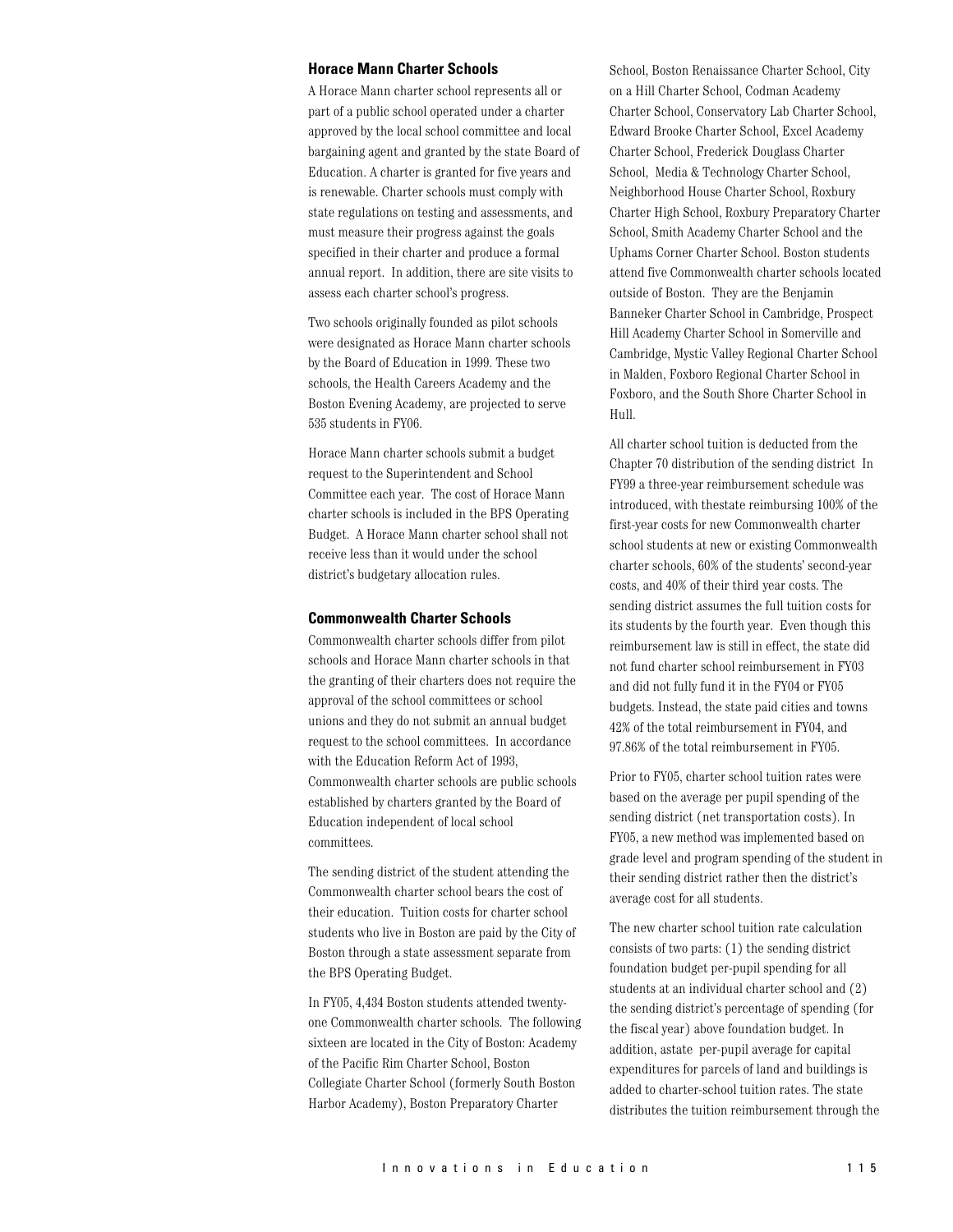three-year schedule mentioned above and also fully reimburses the capital facilities increment to cities and towns.

Boston's FY05 budget assumes charter school tuition of \$46.7 million with a tuition reimbursement of \$14.8 million (including a capital facilities reimbursement) yielding a net tuition cost of \$31.9 million to the City.

In January 2005, the Board of Education ruled that the Frederick Douglass Charter School and Roxbury Charter High School would be closed at the end of the 2004-05 school year. Both schools have appealed this decision. With approximately 520 Boston resident students attending these schools, the City has projected an FY06 net impact of charter schools on Boston that is the average of both of these schools closing and both remaining open. This average net impact is projected at \$38.7 million. As of July 2005 the Board of Education has not rendered its final decision on whether the schools will be closed.

# **EXTERNAL RESOURCES**

## **External Funds**

External funds are important for the success of Boston Public Schools. They are targeted for specific purposes that enhance teaching and learning and are aligned with the general fund budget to support an all-funds approach to budgeting. External funds are provided through formula grants (called entitlements), competitive grants, reimbursement accounts, and other grants, primarily from state and federal sources.

Overall, the BPS expects to receive \$140 million in external funds in FY06, or 16.4% of its all-funds budget. The FY06 projected amount of external funds represents a decrease of approximately \$2.5 million or 1.8% from the FY05 amount. In FY05, federal funding comprised 89% of the BPS's external funds, state grants contributed 11%, and private funds accounted for less than one-half of one percent. In FY06 external funds have been budgeted at similar percentages. The Boston Public Schools' level of federal funding dropped in FY04 when the federal government began using 2000 census figures in aid formulas, rose in FY05, and is expected to drop in FY06 due to federal

budget cuts in education. State assistance dropped sharply in FY04, remained the same in FY05, and is increasing moderately in FY06.

In FY05, the BPS was affected by several changes in state grants due to revenue reductions and policy changes that included decreases in early childhood grants and Massachusetts Comprehensive Assessment System (MCAS) funding. However, the Commonwealth increased funding for special education. The Massachusetts FY06 budget provides moderate increases for many of the education grant programs, including kindergarten grants, targeted tutorial funds, and adult education.

The primary source of federal education funding is the No Child Left Behind Act (NCLB). The appropriation for Title I of the No Child Left Behind Act will see a modest funding increase in FY06, but overall federal funding levels will decrease in FY06. NCLB, established during the cyclical reauthorization of the Elementary and Secondary Education Act (ESEA), promises resources geared toward improving the quality of education for every child. NCLB funds come with substantial new programmatic requirements including targeting of disadvantaged students, greater choice for parents, flexibility for states and districts, accountability, and scientifically-based instructional strategies and academic content. NCLB also provides the Boston Public Schools with a number of new opportunities to compete for funds.

## **Chapter 70 Aid**

The 1993 Education Reform Act was a multi-year commitment by the Commonwealth to increase and equalize funding for local education. The last year of this funding schedule was FY00. Since the FY94 state budget, the Education Reform Act's financing formula has affected the amount of education aid the City has received. It has also required the City to spend at or above the education maintenance of effort, which the City has done. The City of Boston received \$66.6 million in FY94 with steady increases through FY00, when the City received \$186.2 million. The City received \$197.5 million in FY01 and \$205.6 million in FY02 and FY03.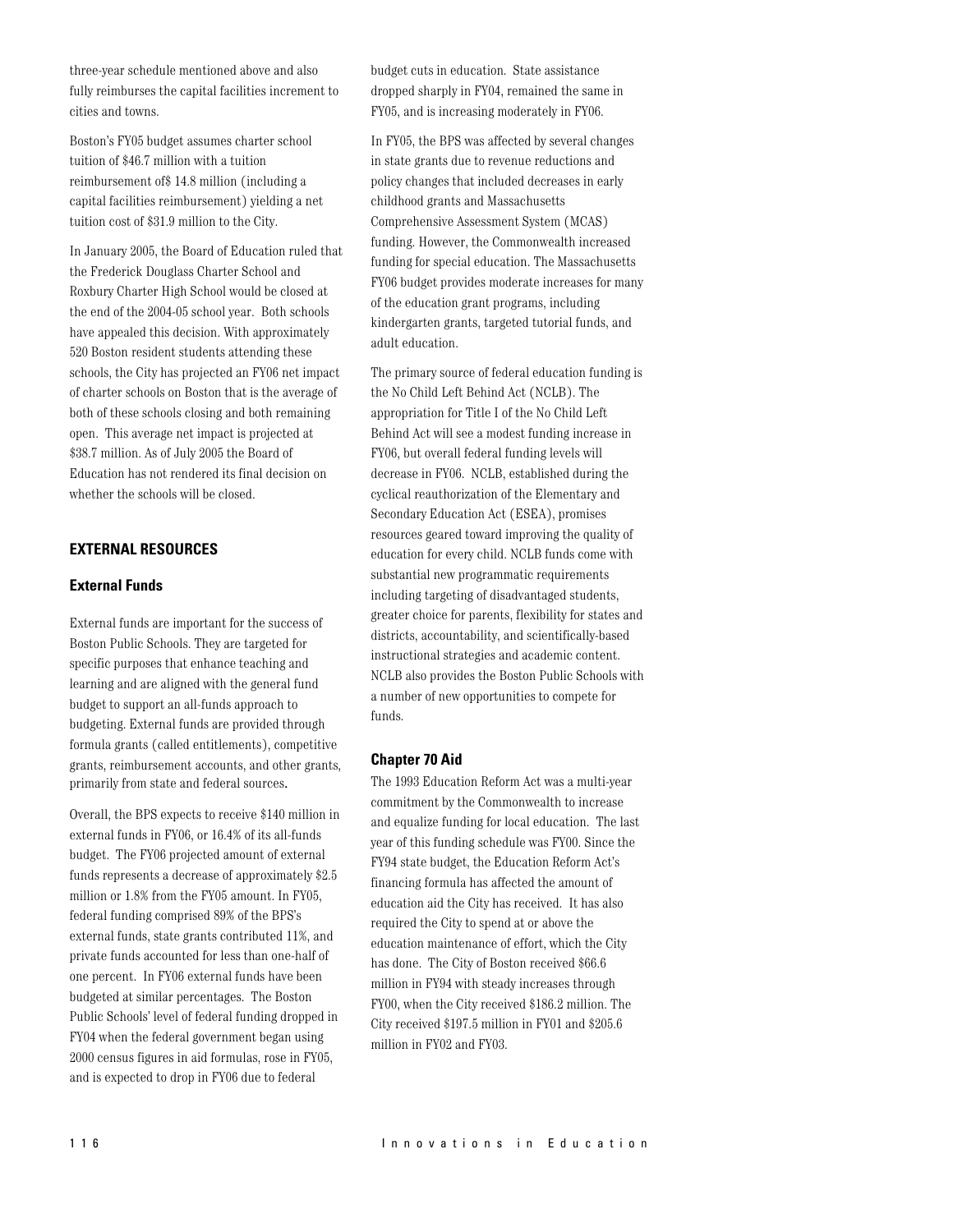

**Boston's Cumulative Chapter 70 Growth** vs. Cumulative School Expenditure Growth Figure 2

For the first time since the passage of the Education Reform Act, Boston's Chapter 70 aid decreased in FY04, with the City receiving \$200.5 million in both FY04 and FY05.

The City's Chapter 70 education aid increased to \$203.6 million in FY06. Under the most recent state budget proposal for Chapter 70 education aid, all cities and towns that reached the foundation budget, increased their aid by at least fifty dollars per pupil.

During most of FY04 and FY05 cities and towns had been awaiting the Supreme Judicial Court's (SJC) ruling in the Hancock vs. Commissioner of Education Case to determine if the SJC found the State was in violation of its constitutional obligation to provide an adequate level of education in the Commonwealth.

On February 15, 2005, the majority of the Supreme Judicial Court ruled in favor of the Commonwealth and denied the plaintiff's motion that Massachusetts is not meeting its constitutional obligation. The next step will be in the hands of the Legislature; it will be very important for cities and towns to keep a close watch over education bills during the upcoming legislative session.

## **Private Partnerships**

The BPS has continued a long-running tradition of working with numerous independent organizations to help bring additional resources, expertise, and guidance to Boston's youth and BPS students in particular. The BPS seeks to have each school build a partnership not only with a college or university, but also with a business or foundation,

arts or cultural organization, and health or human services provider.

Thanks to major grants from the Annenberg Foundation, the Carnegie Corporation and an anonymous donor, approximately \$2.01 million is expected in private funds to support literacy coaching and whole school improvement in FY06. Those funds are available through a partnership with BPS' non-profit organization - Boston Plan for Excellence.

The Bill and Melinda Gates Foundation has made a substantial grant contribution to support small schools and high school renewal. The BPS is expecting to receive approximately \$2.3 million from the Gates Foundation to support small school development and implementation in FY06.

In FY06 the BPS will benefit from major grants from foundations as well as partnerships with local organizations. The BPS will receive financial and in-kind contributions from several local organizations. The Boston Educational Development Foundation (BEDF) is a non-profit organization that serves as a fiscal agent for relatively small donations awarded to individual schools by corporate partners, foundations, or individual donors. As of March 2005, BEDF's financial resources totaled \$6.5 million dollars.

Over one hundred businesses have contributed to the Technology Initiative that has provided direct partnerships with schools and other forms of system-wide assistance to promote technology in Boston's public schools.

Through the ReadBoston initiative, various city organizations have worked to promote literacy among children in Boston's elementary schools.

In addition to business partnerships, the BPS is the beneficiary of partnerships with a consortium of higher education institutions. According to the Boston Higher Education Partnership, twentyeight colleges and universities have formed a consortium that provides the largest contributions of funding and services to a single urban school district in the entire country. This steadily increasing assistance comes in the form of scholarships, pro bono assistance, and external grants.

The BPS has strengthened partnerships with arts and cultural institutions and health and human services providers. According to the Boston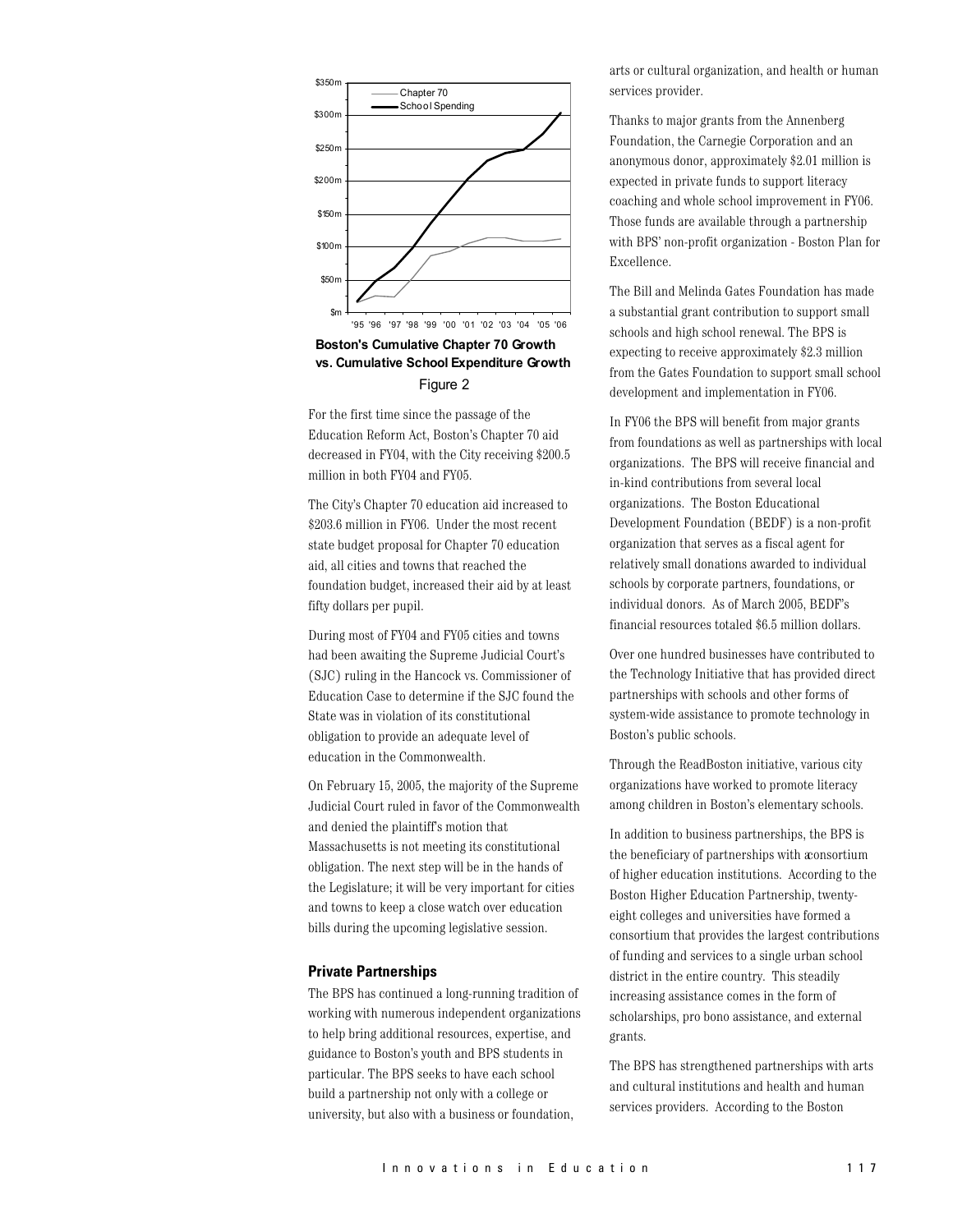Cultural Partnership, over sixty cultural organizations, ranging from internationally-known cultural institutions to community-based organizations to individual artists, have offered programs to the Boston Public Schools.

#### **Performance Indicators and Standards**

## **Overview**

The BPS is committed to using performance indicators and standards to mark its progress. The BPS has been implementing an accountability system for a number of years. The goal of the accountability system is to promote continuous improvement in every classroom and every school. Federal and state funding guidelines also require the BPS to track student progress.

## **Adequate Yearly Process**

With the passage of the No Child Left Behind Act (NCLB), the district's role with respect to accountability has been redefined. Under NCLB, federal regulations set the specific criteria for which schools will be held accountable and on which sanctions and rewards are based. Adequate Yearly Progress (AYP), as mandated by the federal government, interpreted by the state, and measured by performance on the Massachusetts Comprehensive Assessment System (MCAS), is the standardized test that defines whether or not a school is meeting an accountability standard. Thus AYP has been added as a new performance indicator.

NCLB requires that states set standards for achievement and testing for students to see whether those standards are being attained, not only by the population as a whole, but also by student subgroups. Subgroups include students with disabilities, students with limited English Proficiency, and students from all major ethnic and racial groups.

NCLB also requires public schools to inform parents if their child's school fails to make AYP for one or more cycles. A cycle is a two-year period over which MCAS performance is averaged. Parents of children in schools not making AYP for both Cycles I (1999 and 2000) and Cycle II (2001 and 2002), were notified that they could transfer their child to another school if space allowed and

if supplemental services were available to children who needed them. For schools not making AYP for Cycle II only, parents were notified that they could transfer their child to another school if space allowed. Schools not meeting the Mid-Cycle target for Cycle III (2003 and 2004) will be identified for corrective action and space requirements. Additionally, the BPS is expected to take appropriate action to ensure improved student performance at these schools in future years.

(Note: Performance Indicator & Standards data can be found in the Education chapter in Volume II of the City of Boston FY06 Budget.)

#### **Daily Student Attendance**

Student attendance is calculated as the average daily attendance divided by the average daily membership based on data provided by each school to the Records Management Unit using certain grades at different schools and excludes kindergarten. High rates of student attendance are a basic requirement for school effectiveness. The BPS expects student attendance to continuously improve.

#### **Dropouts**

The dropout rate is regarded as a significant indicator of a school's effectiveness and also measures a school's holding power. According to state guidelines established in SY1991-92, students in grades 6-12 are counted as dropouts if they leave school during the year from July 1 to June 30 for any reason other than transfer, graduation, death, or expulsion with an option to return. This indicator applies primarily to high schools. The BPS expects the dropout rate to continuously decline.

#### **MCAS Tests: Distributions**

The Massachusetts Comprehensive Assessment System (MCAS) is a statewide standardized test that measures student performance and serves to seek educational accountability from their respective school systems. MCAS data presents the percentages of students at each school that fall into each of the four MCAS Performance Levels. Level 1 denotes "failing," Level 2 denotes "needs improvement," Level 3 denotes "proficient," and Level 4 denotes "advanced."

The reporting of MCAS scores and percentages includes regular students, students with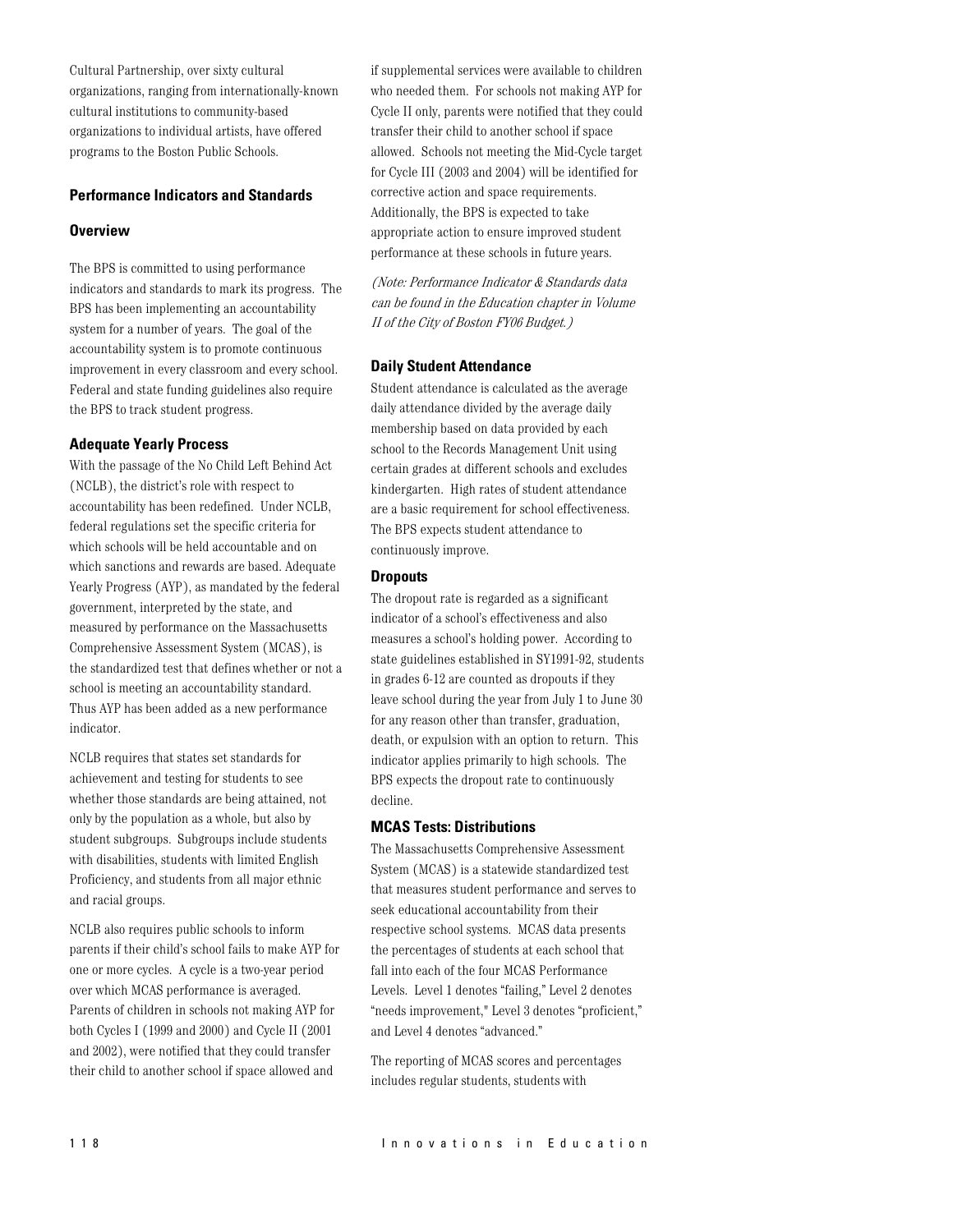disabilities tested with standard accommodations, and Limited English Proficient students residing in the U.S. for more than three years.

The BPS expects that the percentage of students in Level 1 will continuously decrease and the percentages of students in Levels 3 and 4 will increase.

The Class of 2003 was the first group of students required to pass the MCAS to graduate. Of the  $3,\!759$  members of the Class of  $200\,$  ,  $76.3\%$  met MCAS and local requirements, 7.1% met neither MCAS nor local requirements, 9.1% met MCAS but not local requirements, and 7.5% met local but not MCAS requirements. The BPS is committed to ensuring that appropriate actions are implemented for the improvement of student performance on the MCAS.

#### **Promotions**

Promotion rates are intended to reflect academic proficiency year-to-year during the standard school year; therefore, it is calculated as the percentage of students promoted to the next grade as of June. It does not include those students who are promoted during the summer. Promotions represent an achievement for both for students and for their schools. It should be noted that the more rigorous promotion policy now in place encourages an end to social promotions. The BPS expects that promotion rates will continuously improve.

## **FORMAL BUDGET PROCEDURES**

#### Governance

The seven-member Boston School Committee is appointed by the Mayor to staggered appointment terms and serves as the policy-making body of the Boston Public Schools. This structure was affirmed by the voters of the City of Boston in a referendum held in November 1996. The Committee appoints a Superintendent who serves as the chief executive officer of the Boston Public Schools. The Superintendent, who is responsible for the management and supervision of the public schools, reports directly to the School Committee and also serves as a member of the Mayor's Cabinet. At each school, site councils, consisting of the building administrator, parents, teachers, representatives from collaborating institutions, and a student at the high school level, have been

established. The site council assists the principal or headmaster in decision-making processes.

#### **The Operating Budget Process**

The operating budget serves as an operational plan, stated in financial terms, for executing the goals of the school system. The operating budget is developed in accordance with the goals and objectives approved by the School Committee and with extensive input from principals, headmasters, school site councils, the Superintendent's Leadership Team, and the larger school community. The budget reflects the goals that the Boston Public Schools seek to achieve during the next fiscal year.

The public school operating budget is developed under the following statutory schedule:

The Superintendent is required to submit to the School Committee an annual operating budget for the next fiscal year by the first Wednesday in February.

The School Committee is required to submit to the Mayor estimates of the next fiscal year's operating budget by the fourth Wednesday in February.

The School Committee may adopt, reject, reduce, or increase any item in the Superintendent's recommended operating budget. If the School Committee fails to take action on the Superintendent's recommended operating budget by the fourth Wednesday in March, the budget recommended by the Superintendent shall be deemed as approved by the School Committee.

After School Committee approval of the next fiscal year's annual budget, the Superintendent shall submit the budget to the Mayor who may approve or reduce the total recommended budget, but who may not allocate among expenditures.

The Mayor must submit the school's operating budget to the City Council for appropriation.

The City Council shall vote on the total amount of the appropriations requested by the Mayor, but neither the Mayor nor City Council shall allocate the appropriations among accounts.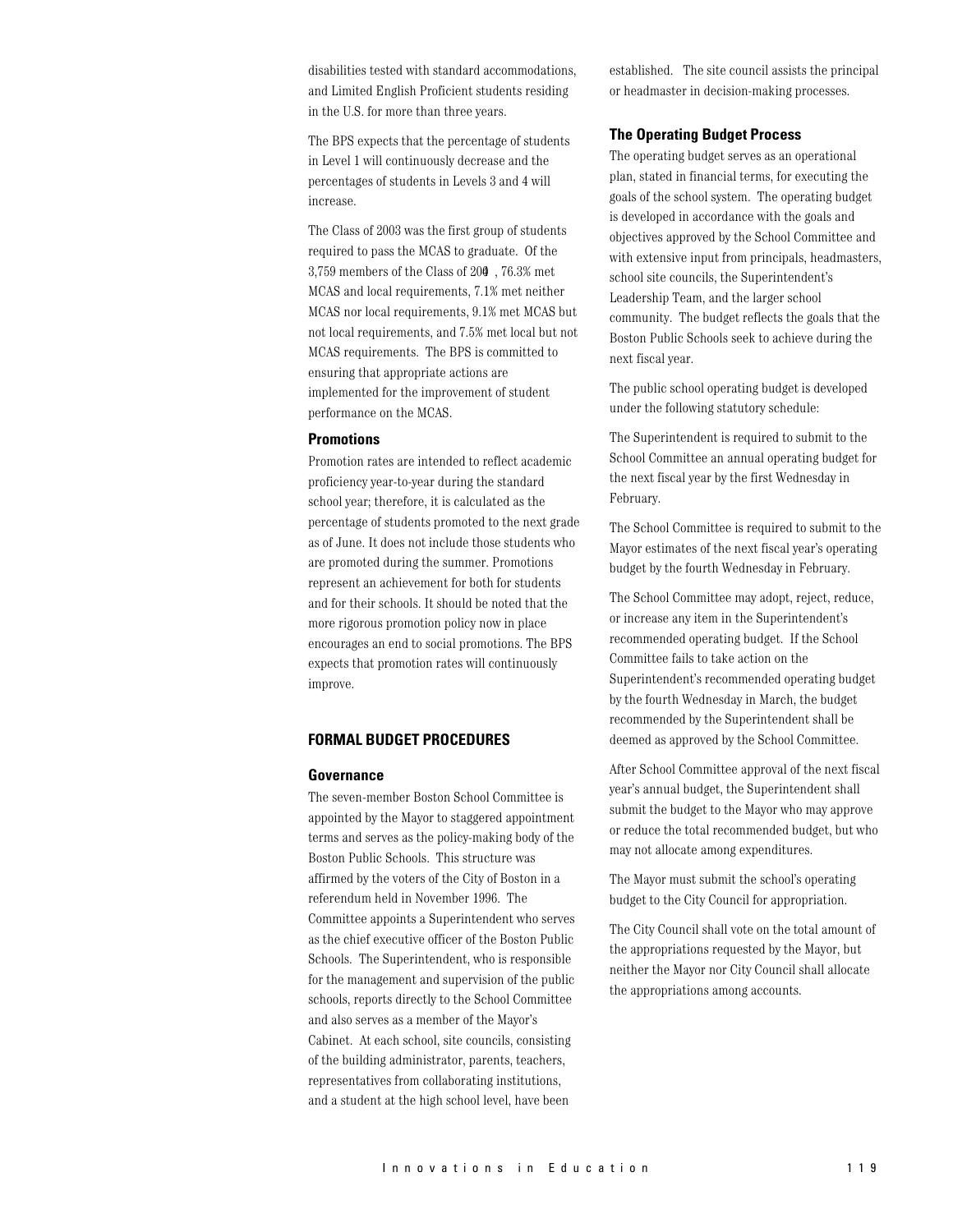# **CAPITAL IMPROVEMENTS**

The City's capital planning proess supports the Mayor's commitment to education and ensures that Boston's educational facilities are equipped to meet the needs of the City's families. Capital expenditures for schools between FY00 and FY04 totaled \$319.0 million. FY05 capital expenditures for schools totaled \$30.7 million.

The FY<sub>0</sub>-FY<sub>10</sub> capital plan includes nearly \$225 million for school facilities and equipment. In FY06, \$34.0 million in new authorization is proposed. The proposed capital plan includes the following:

- Construction of an addition at Burke High School which will contain a new gym and a fullservice neighborhood branch library;
- Renovation of the annex buildings at Dorchester Education Complex for improved use as the home of TechBoston Academy;
- Continued major renovation work at the Holland Elementary School, including a new exterior, roof, windows, electrical and fire alarm updates, access improvements, new interior ceilings and painting, and pool and locker room updates;
- The start of extensive masonry repairs at the Dearborn Middle School, and planning for a comprehensive phased interior building renovation;
- Complete construction of six schoolyards; and
- Additional computer purchases in FY06.

In addition to these highlights, the FY06-FY10 capital plan includes maintenance projects for masonry, roofs, fire alarm replacement, and fire escape repairs at schools across the City. Projectlevel detail on capital expenditures can be found in the Education section of Volume II of the FY06 Budget.

Capital investment in high schools has resulted in all schools either maintaining or improving their accreditation status over the past year.

The City has made strides towards achieving the Mayor's goal of adding technology throughout the schools. Complete electrical upgrades and technology wiring began in FY99. Today, all schools have received at least a minimum buildout of classroom technology to make connections to the school network and the Internet. Some of the technology work is discountable at a rate of 80-90% through the Federal Communications Commission Universal Service Fund.

## **School Building Assistance**

In July 2004, the Legislature enacted and the Governor signed into law Chapter 208 of the Acts of 2004, establishing a new Massachusetts School Building Authority (MSBA). The program is designed to assist cities and towns in building new schools or in renovating existing ones.

The new Massachusetts School Building Authority is now chaired by the State Treasurer. Under the new law, cities and towns will continue to be reimbursed for all those projects currently on the priority waiting list by 2009. The State will continue to pay for any remaining grants for projects for which cities and towns have already received payments.

The new law, Chapter 208, has lowered the range of reimbursement rates from 50% - 90% to 40% -80% for new projects. The methodology used to determine project reimbursement rates will remain relatively unchanged, and will involve equalized property valuation, per capita income and the percentage of low-income students in the school district. Also, the new law allows for school projects to still earn incentive points and points for having desegregation plans through 2012. A few more detailed changes in the reimbursement rate methodology, including lowering the basepoints with which projects start, have led to the new lower range of rates. Existing school projects that are currently receiving school building reimbursement or that are on the priority list will receive reimbursement at rates outlined under Chapter 70B.

Under the new school building assistance law, the City expects to receive reimbursement for its projects currently on the priority list – Brunswick Garden, Mildred Avenue and Orchard Gardens in FY06 at 90% and the Burke in FY08 at 90%. Reimbursement, however, for future projects could be lowered to 76% (through FY2006) and to 71% (through FY2012) without the incentive points. No new applications for projects will be accepted until July 1, 2007. A revised estimate for SBA